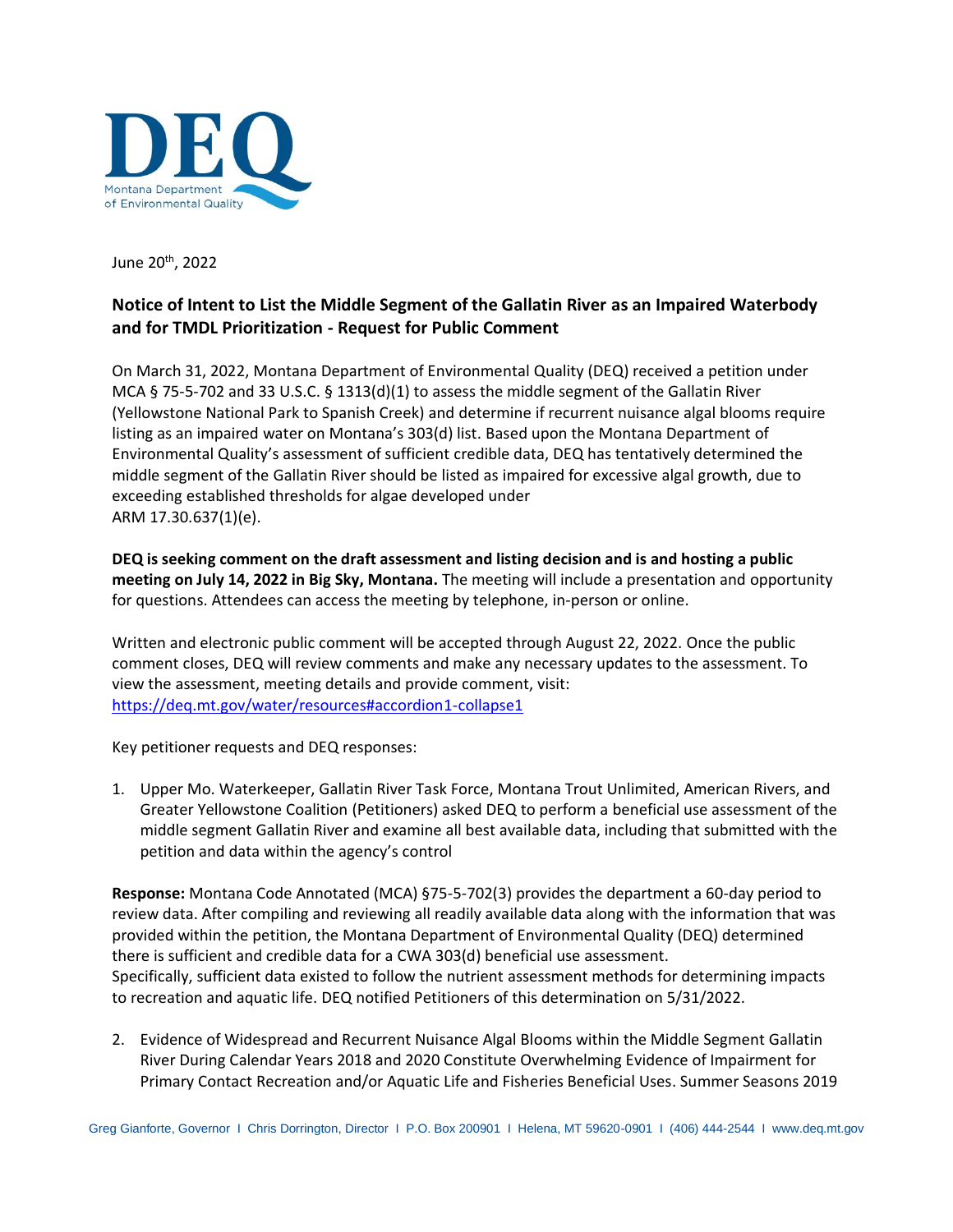and 2021 Algal Blooms Are Also Probative of Continued Nutrient Pollution Challenges in the Middle Segment Gallatin River.

**Response:** In DEQ's beneficial use assessment program, overwhelming evidence of impairment from nutrient or eutrophication related listings for Montana's wadable streams constitutes a specific decision pathway toward an impairment listing. Overwhelming evidence of impairment by nutrients is identified in DEQ's assessment methods as bank-to-bank algae growth or fish kills associated with high algal presence and low dissolved oxygen conditions. Therefore, DEQ disagrees that either of these conditions are present on this segment of the Gallatin River. An overwhelming evidence approach to listing the Gallatin River is not triggered. Therefore, according to our methods, a weight of evidence approach is used, which includes multiple types of data for analysis.

3. Determine that the Gallatin River has experienced nuisance level, severe algal blooms that negatively affect beneficial uses.

**Response:** DEQ's draft assessment has determined that severe effects of eutrophication and algae presence affecting the uses are not present (see response to #1). According to a weight of evidence data analysis set forth in DEQ assessment methods, excessive algal growth occurs at levels that are beginning to affect aquatic life and recreation. This includes seasonal algal growth covering large portions of the streambed during multiple years.

4. Determine that the middle segment Gallatin River is failing to fully attain its recreational and/or aquatic life beneficial uses

**Response:** DEQ's draft assessment determined that excessive algae growth is diminishing the recreational and aquatic life uses (shifting the types of aquatic insect hatches) on this segment of the Gallatin River. Therefore, these uses are not fully attained. The Gallatin River remains a robust trout fishery.

5. List the middle segment Gallatin River as impaired by nutrient pollutants on its 303(d) List

**Response:** Nutrients were compared to DEQ -12A standards according to DEQ's assessment methods applicable to this segment. Generally, nutrient conditions were low during the applicable growing season and passed assessment method statistical tests based upon DEQ-12A standards. Direct measures of benthic algae, photos of algae growth, and aquatic insect community analysis all indicate that excessive algae growth is affecting aquatic life and recreational uses. DEQ proposes to list this segment for "excessive algal growth" as a pollutant. DEQ proposes to addend the 2020 Integrated Report, which contains the 303(d) list, with this impairment listing.

6. Prioritize the development of necessary Total Maximum Daily Loads (TMDLs) for the middle segment Gallatin River.

**Response:** Pollutant listings require DEQ to provide a TMDL development prioritization category. Future steps will include determining a course of action to control algae growth. This may include determining thresholds for controllable pollutants as well as any local factors that affect algae growth. DEQ will prioritize watershed planning efforts that will include applicable TMDLs as needed. DEQ proposes